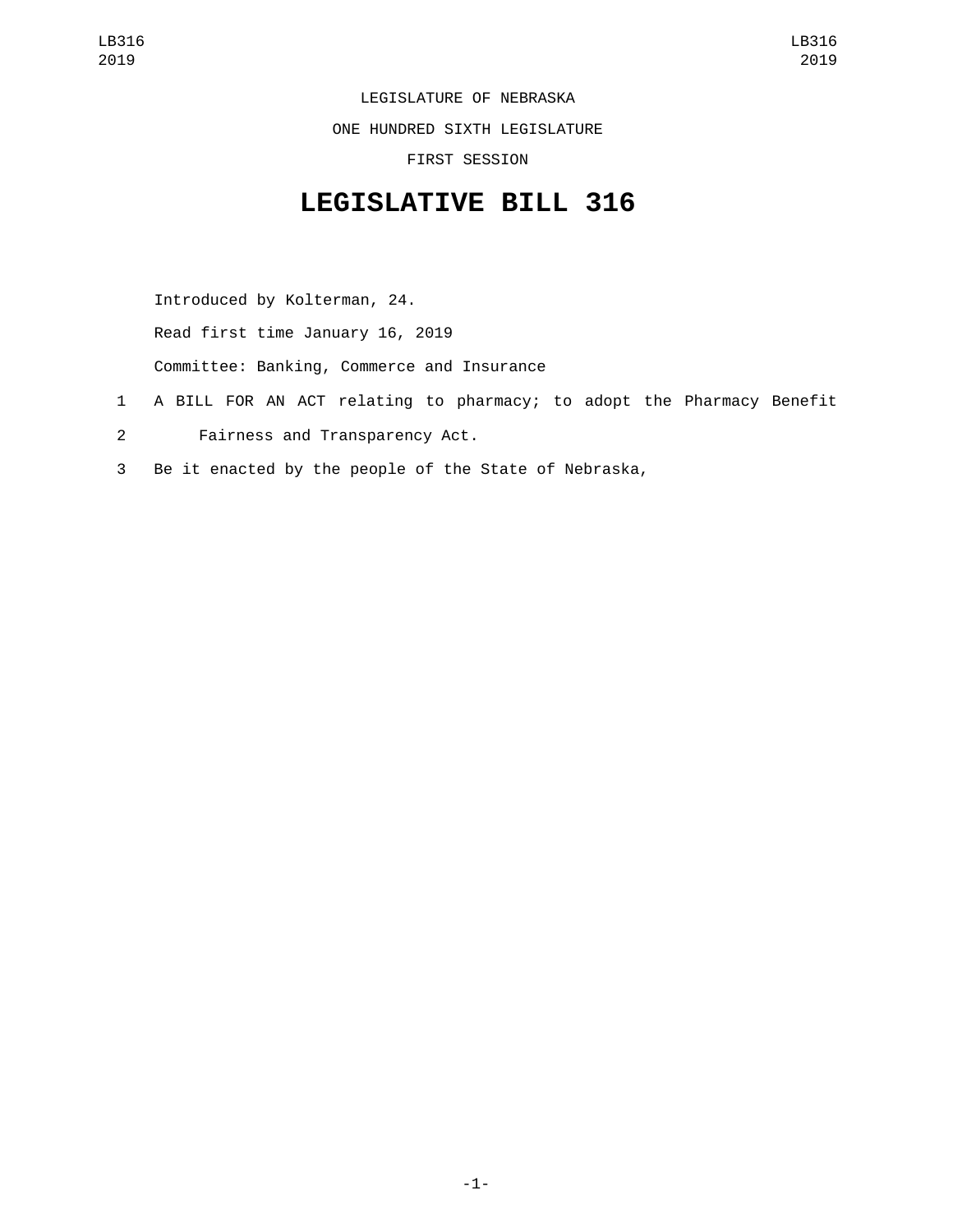| $\mathbf{1}$   | Section 1. Sections 1 to 7 of this act shall be known and may be          |
|----------------|---------------------------------------------------------------------------|
| $\overline{c}$ | cited as the Pharmacy Benefit Fairness and Transparency Act.              |
| 3              | Sec. 2.<br>For purposes of the Pharmacy Benefit Fairness<br>and           |
| 4              | Transparency Act:                                                         |
| 5              | (1) Contracted pharmacy means a pharmacy located in this state that       |
| 6              | participates either in the network of a pharmacy benefit manager or in a  |
| $\overline{7}$ | health care or pharmacy benefits management plan through a direct         |
| 8              | contract or through a contract with a pharmacy services administration    |
| 9              | organization, a group purchasing organization, or another contracting     |
| 10             | agent;                                                                    |
| 11             | (2) Covered entity means (a) a nonprofit hospital or medical              |
| 12             | services corporation, an insurer, a third-party payor, a managed care     |
| 13             | company, or a health maintenance organization; (b) a health program       |
| 14             | administered by the state in the capacity of provider of health insurance |
| 15             | coverage; or (c) an employer, a labor union, or any other group of        |
| 16             | persons organized in the state that provides health insurance coverage;   |
| 17             | (3) Covered individual means a member, participant, enrollee,             |
| 18             | contract holder, policyholder, or beneficiary of a covered entity who is  |
| 19             | provided health insurance coverage by the covered entity and includes a   |
| 20             | dependent or other person provided health insurance coverage through a    |
| 21             | policy, contract, or plan for a covered individual;                       |
| 22             | (4) Director means the Director of Insurance;                             |
| 23             | (5)(a) Insurer means any person providing life insurance, sickness        |
| 24             | and accident insurance, workers' compensation insurance, or annuities in  |
| 25             | this state.                                                               |
| 26             | (b) Insurer includes an authorized insurance company, a prepaid           |
| 27             | hospital or medical care plan, a managed care plan, a health maintenance  |
| 28             | organization, any other person providing a plan of insurance subject to   |
| 29             | state insurance regulation, and an employer who is approved by the        |
| 30             | Nebraska Workers' Compensation Court as a self-covered entity;            |
| 31             | (6) Pharmacist has the same meaning as in section 38-2832;                |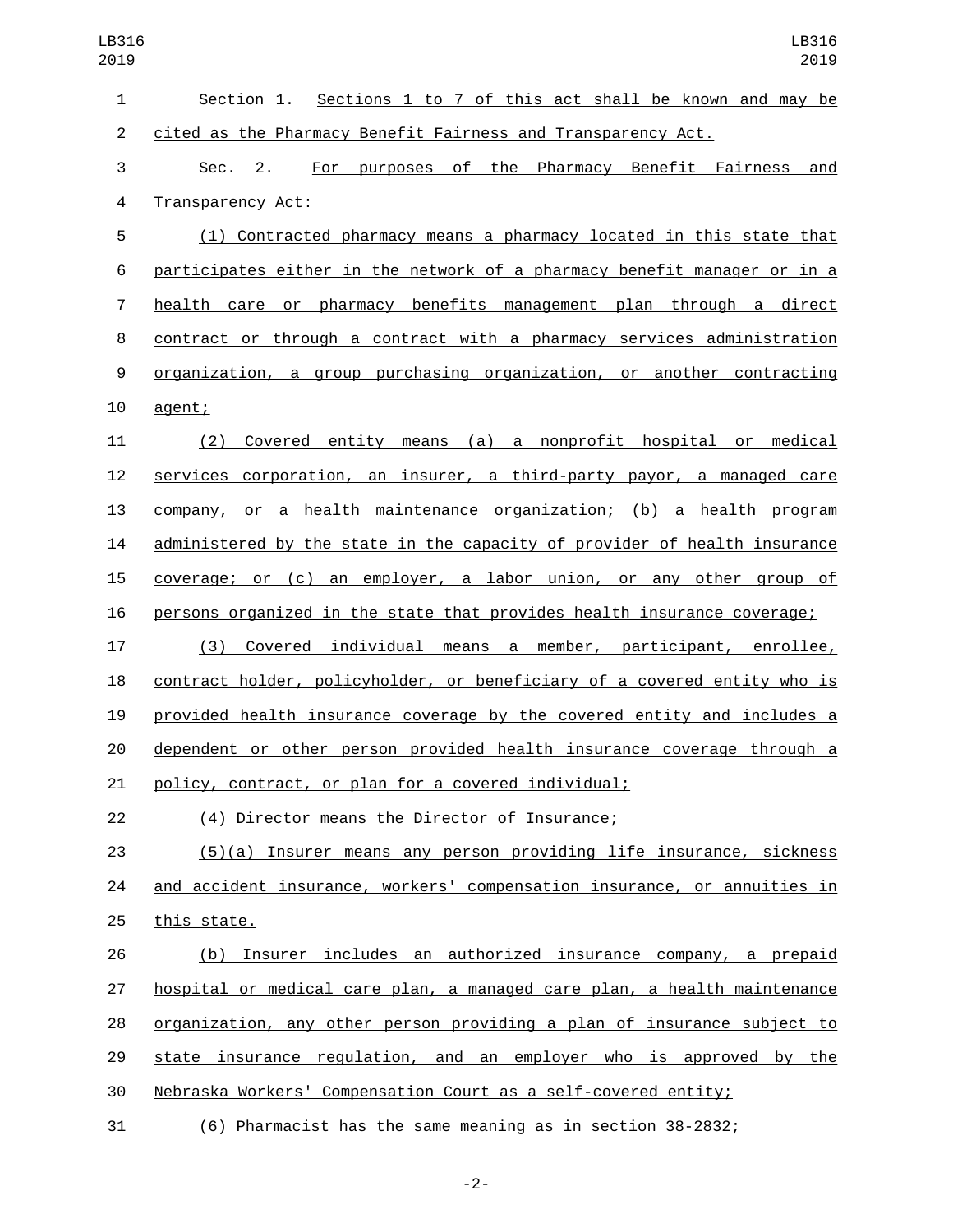| $\mathbf{1}$     | Pharmacy has the same meaning as in section 71-425;<br>(7)                |
|------------------|---------------------------------------------------------------------------|
| 2                | (8) Pharmacy benefit manager means a person or an entity that             |
| 3                | performs pharmacy benefits management services for a covered entity and   |
| 4                | includes any other person or entity acting on behalf of a pharmacy        |
| 5                | benefit manager pursuant to a contractual or employment relationship;     |
| 6                | Pharmacy benefits management means the administration or<br>(9)           |
| $\overline{7}$   | management of prescription drug benefits provided by a covered entity     |
| 8                | under the terms and conditions of the contract between the pharmacy       |
| $\boldsymbol{9}$ | benefit manager and the covered entity;                                   |
| 10               | (10) Prescription drug means a prescription drug or device or legend      |
| 11               | drug or device as defined in section 38-2841; and                         |
| 12               | (11) Third-party payor means an organization other than the patient       |
| 13               | or health care provider involved in the financing of personal health      |
| 14               | services.                                                                 |
| 15               | Sec. 3. (1) A pharmacy benefit manager doing business in this state       |
| 16               | shall obtain a certificate of authority as a third-party administrator    |
| 17               | under the Third-Party Administrator Act and shall be subject to both the  |
| 18               | Third-Party Administrator Act and the Pharmacy Benefit Fairness and       |
| 19               | Transparency Act.                                                         |
| 20               | In addition to the fees required under the Third-Party<br>(2)             |
| 21               | Administrator Act, a pharmacy benefit manager shall pay to the director a |
| 22               | certification fee established by the director. The certification fee      |
| 23               | shall be set to allow the oversight activities required under the         |
| 24               | Pharmacy Benefit Fairness and Transparency Act to be self-supporting, but |
| 25               | such fee shall not exceed five thousand dollars.                          |
| 26               | (3) The director shall enforce the Pharmacy Benefit Fairness and          |
| 27               | Transparency Act. After notice and hearing, the director may suspend or   |
| 28               | revoke a pharmacy benefit manager's certificate of authority as a third-  |
| 29               | party administrator upon finding that the pharmacy benefit manager        |
| 30               | violated any of the requirements of the Third-Party Administrator Act or  |
| 31               | the Pharmacy Benefit Fairness and Transparency Act.                       |

-3-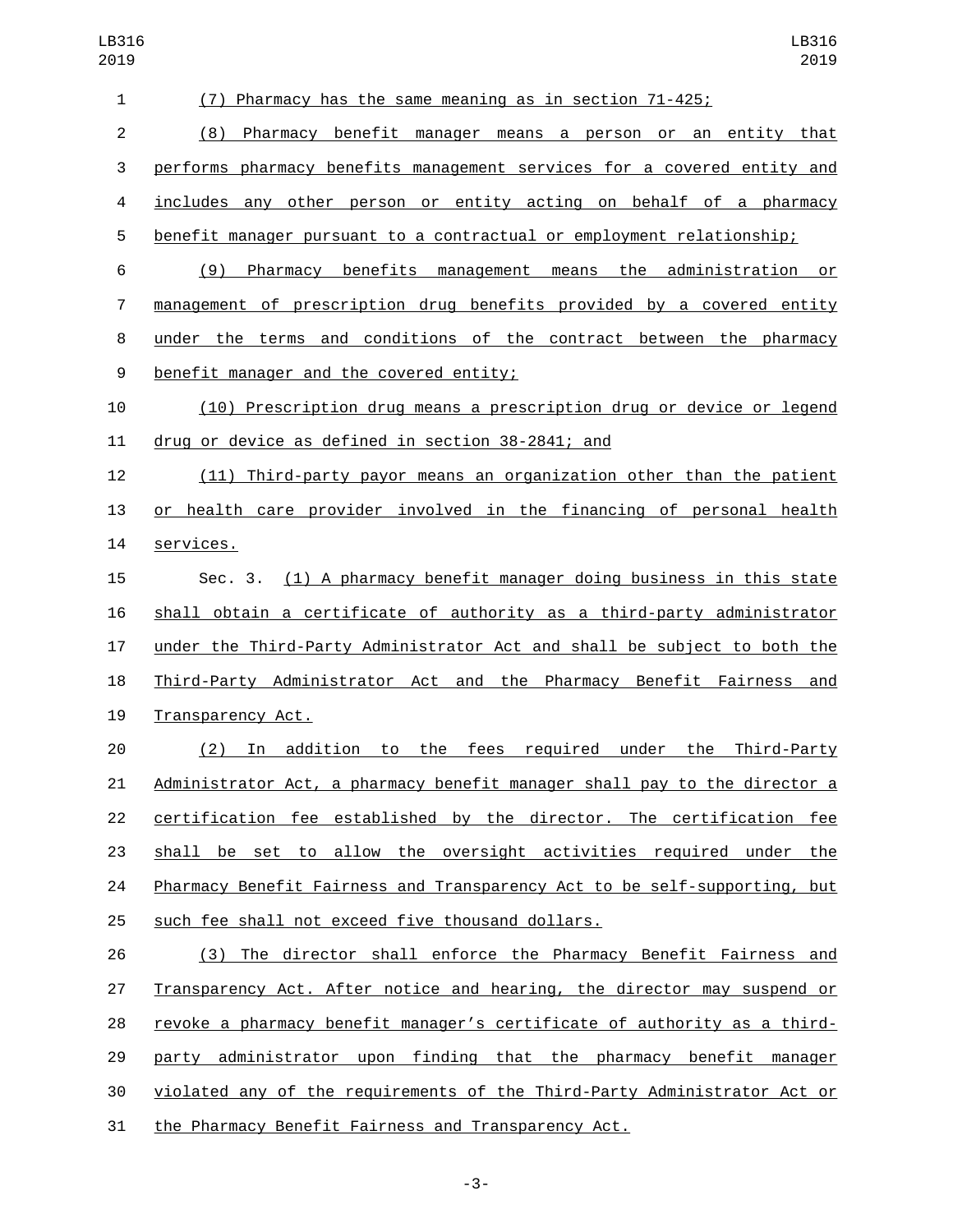| 1              | (4) In addition to other remedies and penalties available under the       |
|----------------|---------------------------------------------------------------------------|
| $\overline{2}$ | law of this state, each violation of the Pharmacy Benefit Fairness and    |
| 3              | Transparency Act shall be an unfair trade practice in the business of     |
| 4              | insurance subject to the Unfair Insurance Trade Practices Act.            |
| 5              | (5) The director may examine the financial condition, affairs, and        |
| 6              | management of any pharmacy benefit manager pursuant to the Insurers       |
| 7              | Examination Act.                                                          |
| 8              | A pharmacy benefit manager shall exercise good faith and<br>Sec. 4.       |
| 9              | fair dealing in performing its duties under a contract with a covered     |
| 10             | entity or a contracted pharmacy.                                          |
| 11             | (1) A pharmacy benefit manager shall be prohibited from<br>Sec. 5.        |
| 12             | collecting from a covered person a copayment for a<br>charqinq or         |
| 13             | prescription or pharmacy service that exceeds the amount retained by the  |
| 14             | network pharmacy from all payment sources for filling the prescription or |
| 15             | providing the service. Any amount paid by an insured pursuant to this     |
| 16             | section shall be applied toward any deductible the insured has under the  |
| 17             | insured's health plan.                                                    |
| 18             | (2) A pharmacy benefit manager shall not exclude a Nebraska pharmacy      |
| 19             | from participation in its specialty pharmacy network. A licensed pharmacy |
| 20             | or a licensed pharmacist may dispense prescription drugs that are allowed |
| 21             | pursuant to the license.                                                  |
| 22             | (3) Covered individuals who use a mail-order pharmacy shall not be        |
| 23             | charged fees or higher copays to utilize a contracted pharmacy. A         |
| 24             | pharmacy benefit manager shall not prohibit a pharmacist or contracted    |
| 25             | pharmacy from mailing a prescription drug to a covered individual.        |
| 26             | Sec. 6. A pharmacist or contracted pharmacy shall not be prohibited       |
| 27             | from or subject to penalties or removal from a network or plan for        |
| 28             | sharing information regarding the cost, price, or copayment of a          |
| 29             | prescription drug with a covered individual or a covered individual's     |
| 30             | caregiver.                                                                |
| 31             | Sec. 7. The director may adopt and promulgate rules and regulations       |